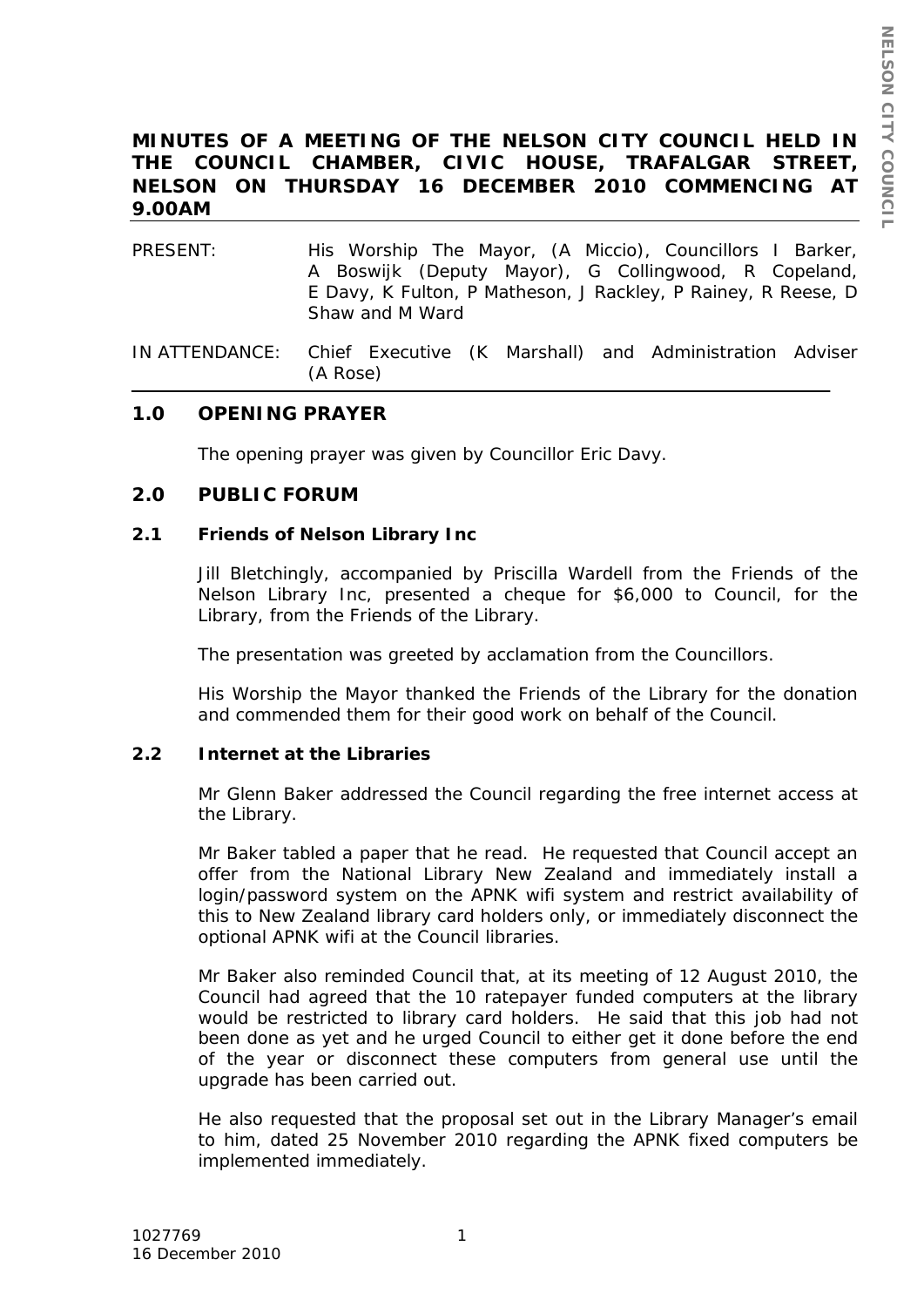Mr Baker emphasised that, because the computers in the library are free to the user with very little restriction, this free service becomes very attractive to tourists and figures since the installation have confirmed this. This free internet for tourists at Council libraries was impacting seriously on Nelson businesses that provide this service commercially, he said.

His Worship the Mayor thanked Mr Baker for his presentation and said the matter would be discussed by Council later in the meeting.

## **3.0 CONFIRMATION OF MINUTES**

2 December 2010

Resolved

#### *THAT the minutes of a meeting of the Nelson City Council, held on Thursday 2 December 2010, be confirmed as a true and correct record.*

Reese/Boswijk

Carried

## **4.0 MATTERS ARISING FROM MINUTES**

#### **4.1 Nelson Regional Sewerage Business Unit Wastewater Reuse for Irrigation**

Councillors Matheson and Reese reported on the positive responses they had received to their enquiries for potential clients wishing to use the Bells Island wastewater for irrigation.

proposed Councillor Matheson seconded Councillor Reese

*THAT the Council proceed with the installation of a 250mm pipeline from Bells Island to Monaco for wastewater for irrigation purposes.*

The Mayor said that in order to discuss the motion in full Council would need to consider commercially sensitive information and he directed that the matter be adjourned to the public excluded part of the meeting.

## **5.0 MAYOR'S REPORT**

#### **5.1 Local Government Hearings on the Proposed Union between Nelson City and Tasman District Councils**

His Worship the Mayor commended Councillor Boswijk for the way she had presented Council's submission to the Local Government Commission and this praise was echoed by the Council.

The Chief Executive explained the process for considering this matter after the submissions had been heard.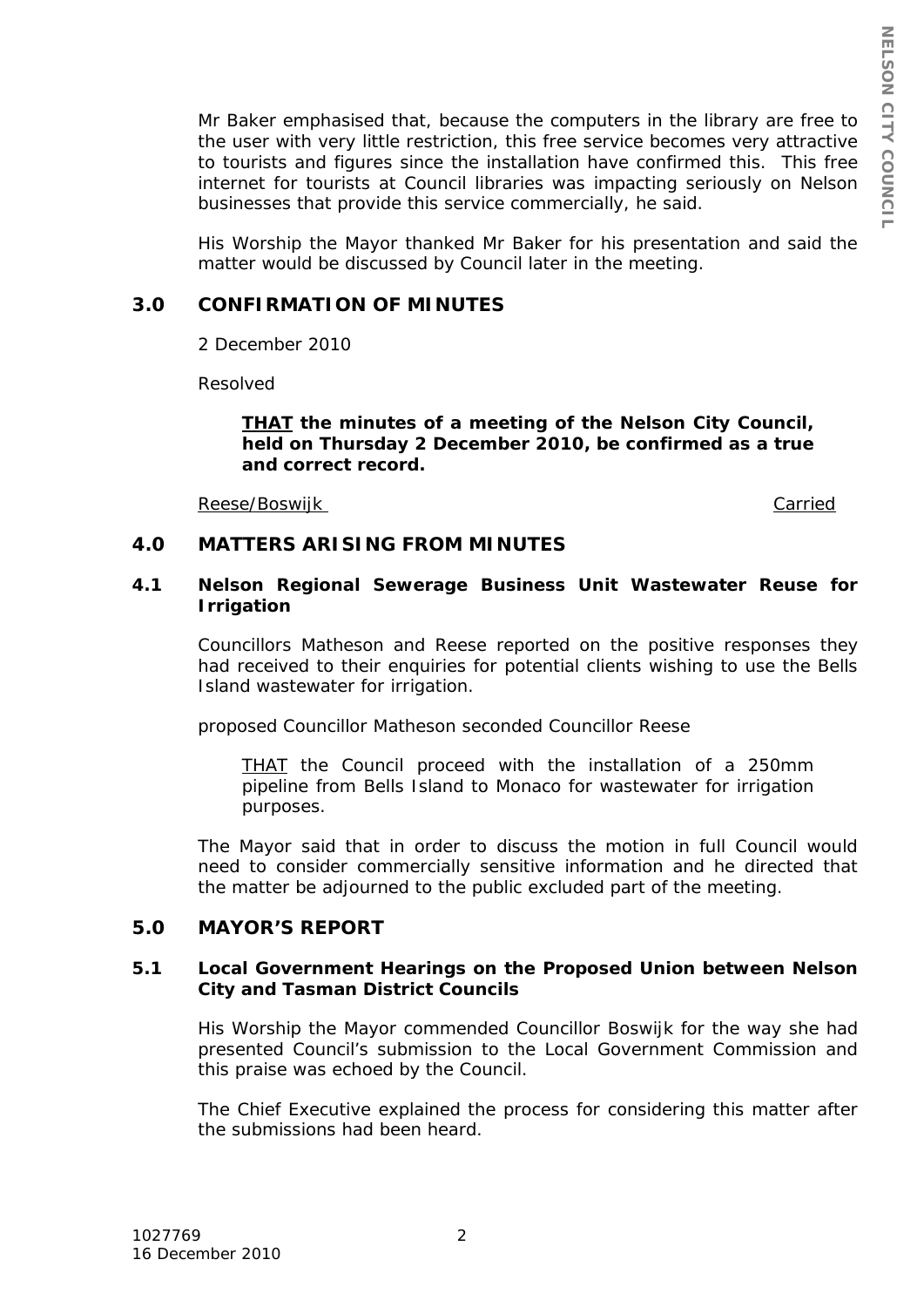## **5.2 Christmas Celebrations**

His Worship the Mayor reminded Councillors that later in the day they would have a Christmas celebration with the Tasman District Council and the following day in the afternoon there would be another Christmas celebration with representatives from the various Council Controlled Organisations.

#### **5.3 Appreciation to the Emergency Services**

Resolved

*THAT the His Worship The Mayor write and send the seasons greetings to the Fire, Police and Ambulance Services and thank them on behalf of Council and the citizens of Nelson for their efforts on behalf of the City over the past 12 months.*

Barker/Ward

**Carried** 

# **6.0 SIX MONTHLY REVIEW OF RUGBY WORLD CUP 2011 STEERING GROUP**

Document No. 1014278, agenda pages 10-31 refer.

The Executive Manager Community Services, Susan Coleman, joined the meeting and presented the report.

After extensive discussion there was general support for the recommendation but it was agreed that included in the recommendation should be appreciation from the Council to the Steering Group and Working Party members for their contribution to date.

Resolved

*THAT Nelson's Rugby World Cup 2011 Steering Group be disestablished;*

*AND THAT the Economic Development committee provide leadership, support and advice in relation to the creation of business legacy through RWC 2011;*

*AND THAT staff report back to the 3 February 2011 Council meeting if any changes are required to the annual work programme to enable the Economic Development committee to be given reasonable support;*

*AND THAT members of Nelson's RWC 2011 Steering Group and working parties be formally advised and thanked for their significant contribution to date.*

Rainey/Reese Carried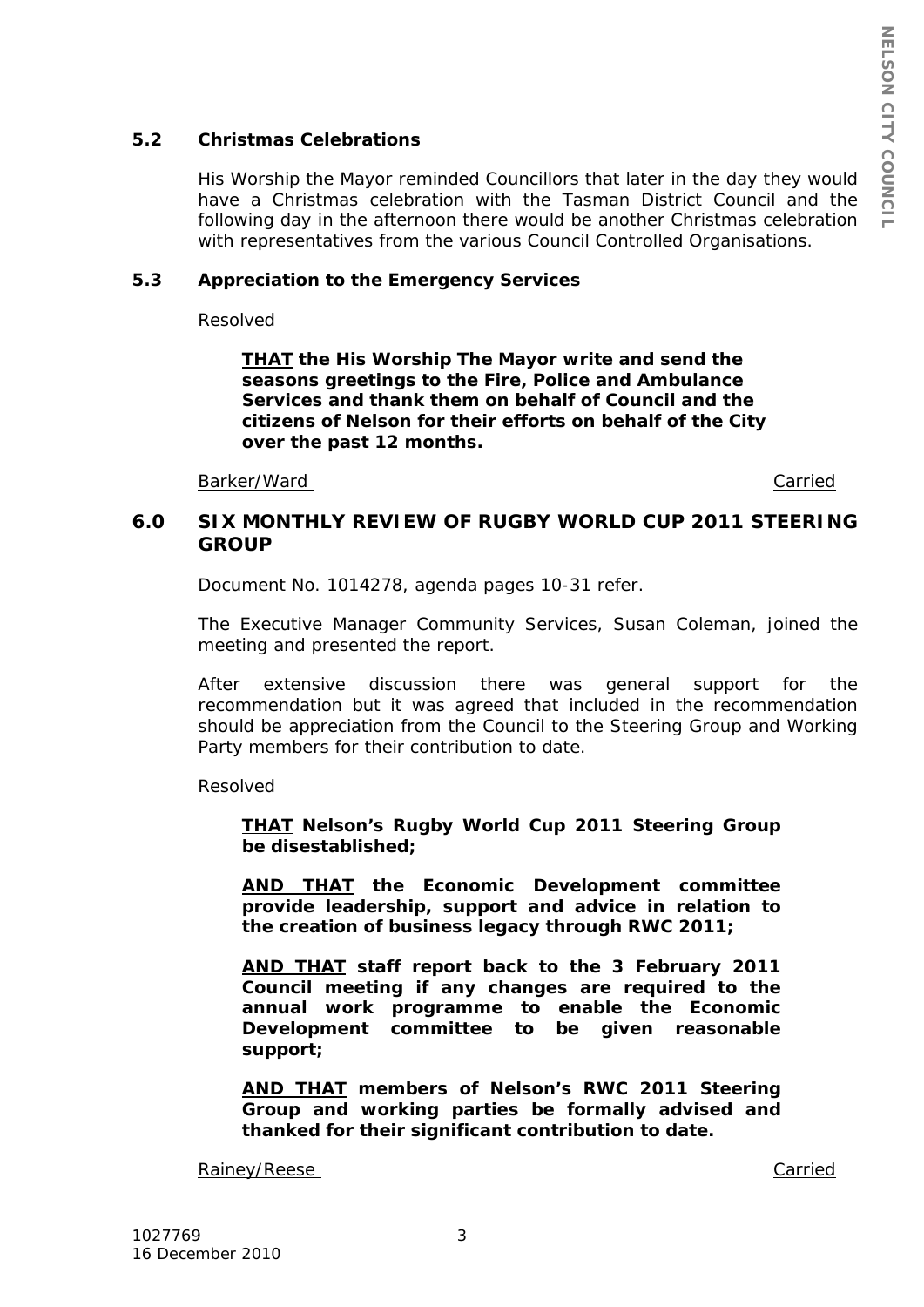# **7.0 HON MARYANN STREET MP**

Ms Street joined the meeting and addressed the Council briefly thanking it for the work it does. In particular, as Patron of the organisation, she thanked the Council for the support they had given to Q-Youth.

His Worship the Mayor invited the Hon Ms Street to join the Councillors for morning tea.

Attendance: The meeting adjourned from 10.41am to 11.04am.

## **8.0 STATE OF ENVIRONMENT MONITORING REPORT 2010**

Document No. 1016722, agenda pages 32-171 refer.

The Monitoring and Research Manager, Martin Workman, and Monitoring Coordinator, Paul Sheldon, joined the meeting and presented the report.

Council congratulated staff for the report and were generally supportive of the recommendations.

There was some discussion regarding iwi and Māori involvement. The Chief Executive reminded the meeting that, at a recent Kotahitangi Hui, Council had been given a clear message that iwi did not want adhoc consultation.

It was pointed out that the report, if approved, would be discussed with iwi along with possible actions in response at appropriate times. Māori freshwater and coastal environmental indicators have been developed and Council was working with iwi to have these monitored.

Resolved

*THAT the State of Environment Monitoring Report 2010 be approved and be made available to the public as a reference document;*

*AND THAT the focus of further state of environment reporting will be annual score cards;*

*AND THAT the following actions are considered for inclusion in the 2011-12 Annual Plan process subject to being found a priority as part of Council's prioritising of policy and project work:*

- *a) Prepare a Maitai Catchment Management Plan.*
- *b) Commence a staged programme to prepare Catchment Management Plans for other Nelson catchments.*
- *c) Changes to sewer pipe renewals to target catchments of polluted rivers and streams.*
- *d) Investigate the source of bacteria in the Wakapuaka River.*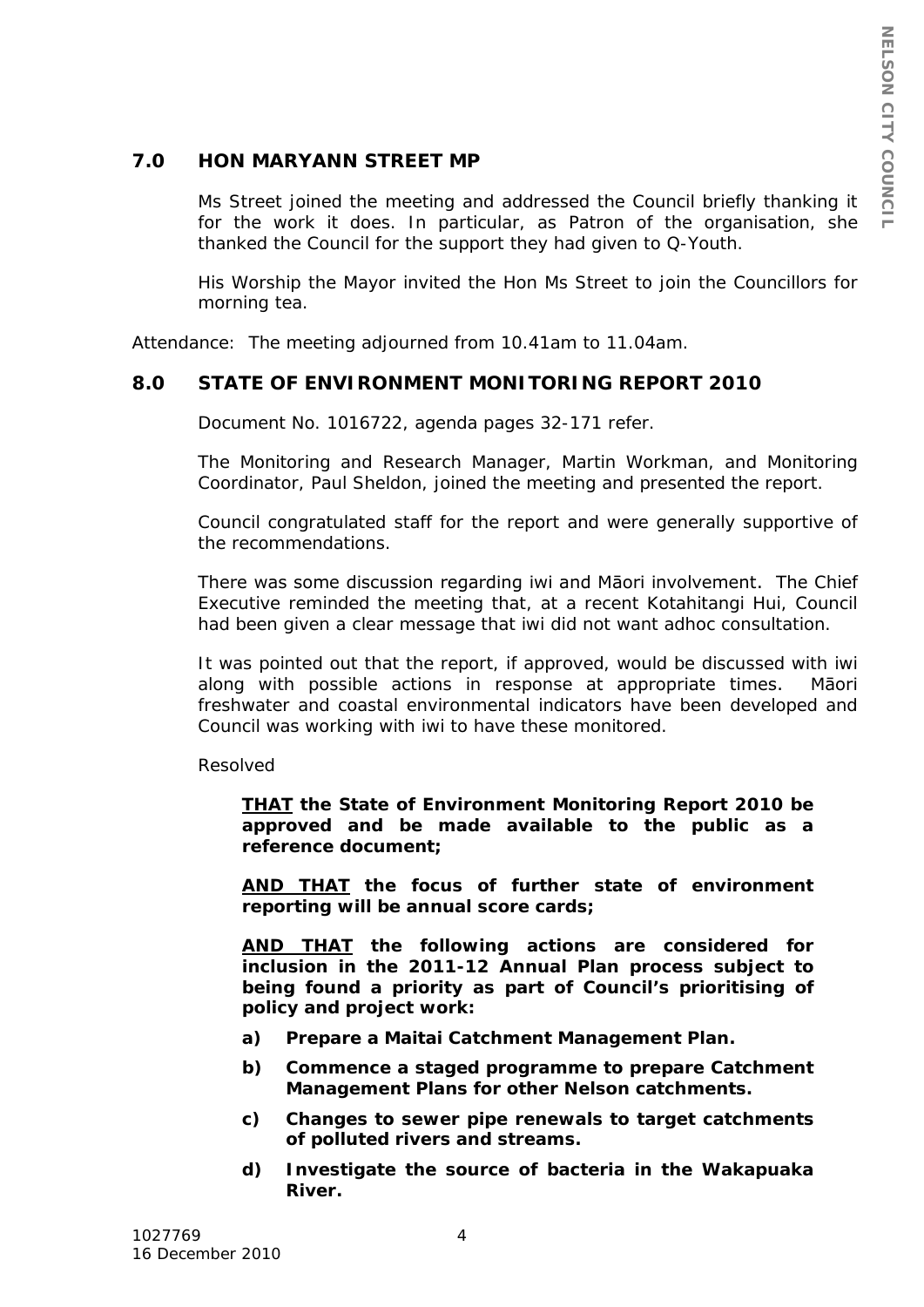- *e) Investigate the effects of discharges from the Maitai Dam on the Maitai River.*
- *f) Investigate options for improving storm water quality.*

Davy/Collingwood

Carried

# **9.0 JOINT NELSON CITY COUNCIL/TASMAN DISTRICT COUNCIL WASTE MANAGEMENT AND MINIMISATION INITIATIVE**

Document No. 1017673, agenda pages 172-215 refer.

The Engineering Adviser Johan Thiart joined the meeting and presented the report which he said was to update Councillors on the progress towards a joint Nelson and Tasman Waste Management and Minimisation Plan and to call for nominations for members of a joint working party with the Tasman District Council.

He reminded Council that the Waste Minimisation Act 2008 required Council to prepare a Waste Minimisation Plan and allows for joint waste minimisation plans to be prepared by a number of territorial authorities. The Act requires a review of each Council's Waste Minimisation Plan by July 2012.

The Chief Executive cautioned Council that the outcome of a Joint Waste Minimisation Plan may well be for costs to move from the Tasman District ratepayers to Nelson City ratepayers and Councillors should bear this in mind.

Resolved

*THAT Councillor Shaw, Councillor Copeland and Councillor Ward be nominated as members of a joint working party to develop a Joint Waste Management and Minimisation Plan with the Tasman District Council.*

Fulton/Matheson

Carried

# **10.0 LATE ITEM**

## **10.1 Amendment Timetable of Meetings for 2011**

It was explained that in accordance with Section 46A(7) of the Local Government Official Information and Meetings Act 1987, the reason why the item was not on the agenda, and the reason why discussion of this item could not be delayed till a subsequent meeting, was because it came to hand after the agenda had closed and needed to be considered at this meeting because of the need for urgency.

Resolved

*THAT the item regarding Timetable of Meetings for 2011 be considered at this meeting pursuant to Section 46(A)7 of Local Government Official Information and Meetings Act 1987, because of the need for urgency.*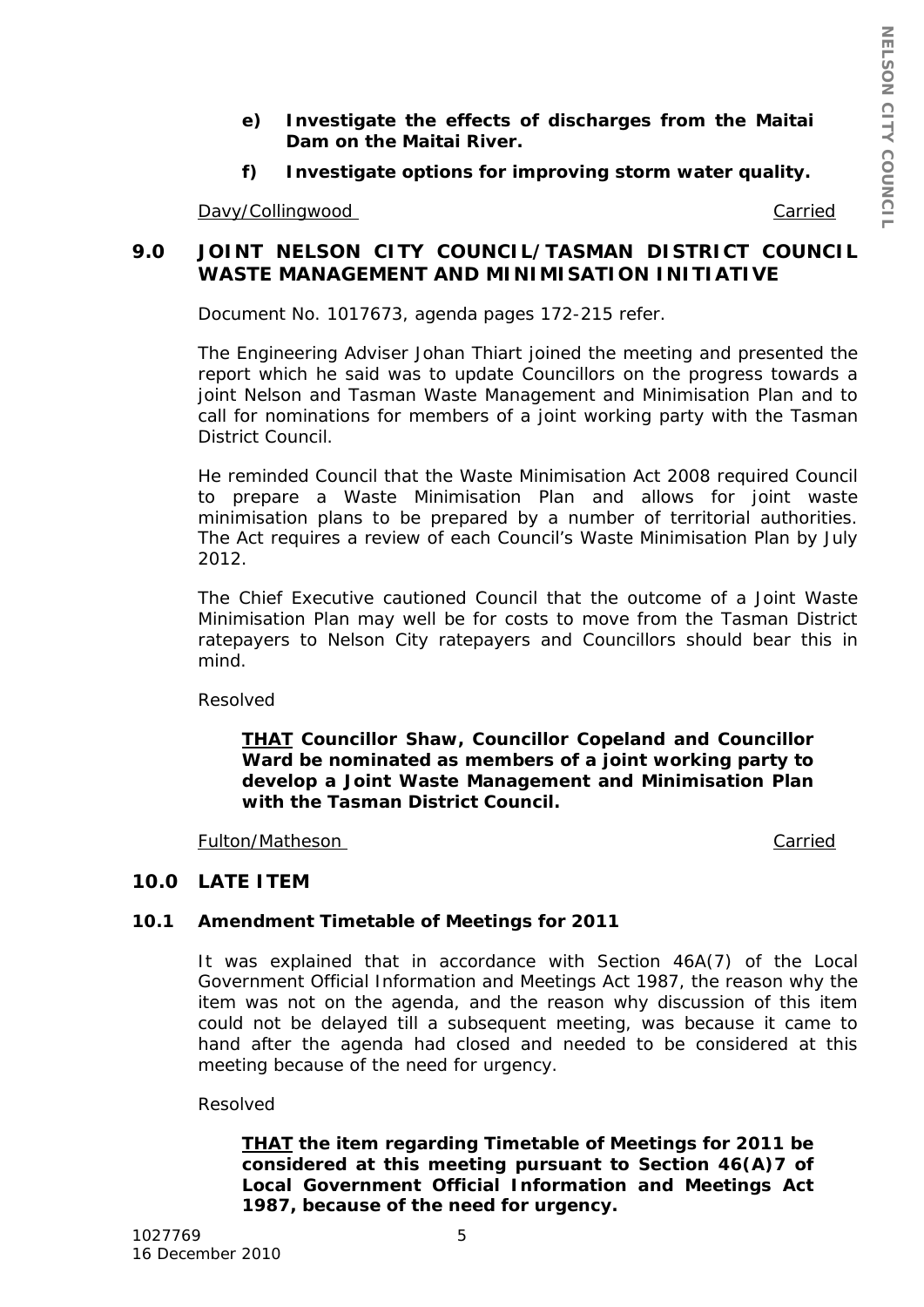Carried

His Worship the Mayor/Boswijk

Resolved

*THAT an additional Council Workshop be scheduled for 14 February 2011;*

*AND THAT the Annual Plan 2011/12 Hearings and Decisions meetings be scheduled for 27, 30 and 31 May 2011 and 10, 13 and 14 June 2011;*

*AND THAT the meeting to adopt the Annual Plan 2011/12 be scheduled for 23 June 2011;*

*AND THAT the resolution to strike the rates be considered at the ordinary Council meeting scheduled 30 June 2011*

*AND THAT Council meetings where the Chief Executive's Report be scheduled for 21 April, 7 July, 29 September and 16 December 2011;*

*AND THAT all scheduled RWC 2011 Steering Group meetings scheduled for 2011 be cancelled;*

*AND THAT the first Economic Development Committee meeting for 2011 be held following the Audit, Risk and Finance Committee meeting on Tuesday 22 February 2011.*

His Worship the Mayor/Boswijk

Carried

It was noted that care will have to be taken to ensure that Hearing Panel meetings do not occupy the Council chamber when it is required for Citizenship ceremonies.

## **11.0 DISCUSSION OF PUBLIC FORUM ITEMS**

#### **11.1 Friends of Nelson Library Inc**

It was agreed that the Mayor would send a letter to the Friends of Nelson Library Inc thanking them for their generous donation and wishing them Season's Greetings.

## **11.2 Internet at Libraries**

The Library Manager, Ian Littleworth, joined the meeting and tabled some background information regarding the internet provision at Nelson Public Libraries and answered Councillor's questions.

His Worship the Mayor said that the matter for Councillors to consider was does the Council want to be in the business of providing free internet access for tourists.

There was discussion regarding the pros and cons of Mr Baker's presentation earlier in the day.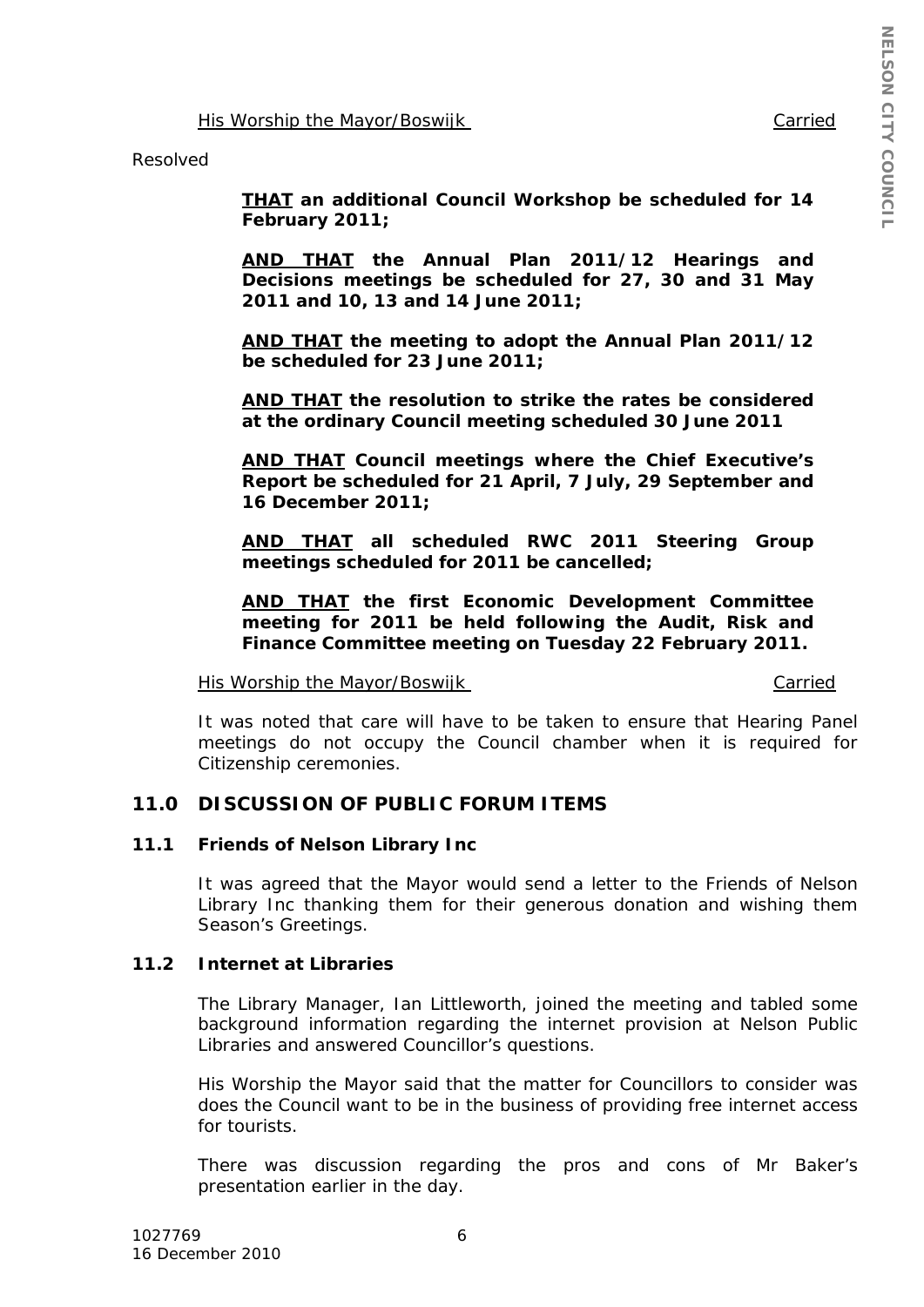At the end of the discussion there was no majority support to change the status quo. The Mayor directed that if the matter was to be progressed any more it should be brought back to the 2011/2012 Annual Plan process.

Attendance: The meeting adjourned for lunch from 12.30pm until 1.10pm. During this time Councillor Copeland left the meeting.

# **12.0 PUBLIC EXCLUDED MINUTES**

#### **12.1 Exclusion of the Public**

Resolved

*THAT the public be excluded from the following parts of the proceedings of this meeting in accordance with section 48(1)(a) of the Local Government Official Information and Meetings Act 1987 on the grounds that the public conduct of this part of the proceedings of the meeting would be likely to result in the disclosure of information for which good reason for withholding exists.*

# *i) Nelson City Council Minutes – 2 December 2010*

*Reasons:*

*To enable the Council to carry out negotiations without prejudice or disadvantage; or*

*To protect the privacy of natural persons.*

## *ii) Nelson Market Ltd – Deed of Licence*

*Reason:*

*To enable the Council to carry out negotiations without prejudice or disadvantage.*

## *iii) Nominations for Mayoral Taskforce on Sustainability*

*Reason:*

*To protect the privacy of natural persons.*

## *iv) Appointment of Directors Nelson Tasman Tourism*

*Reasons:*

*To enable the Council to carry out negotiations without prejudice or disadvantage; or*

*To protect the privacy of natural persons.*

#### *v) Reconsideration of Directors Fees for Port Nelson and Nelson Airport*

#### *Reasons:*

*To enable the Council to carry out negotiations without prejudice or disadvantage; or*

*To protect the privacy of natural persons.*